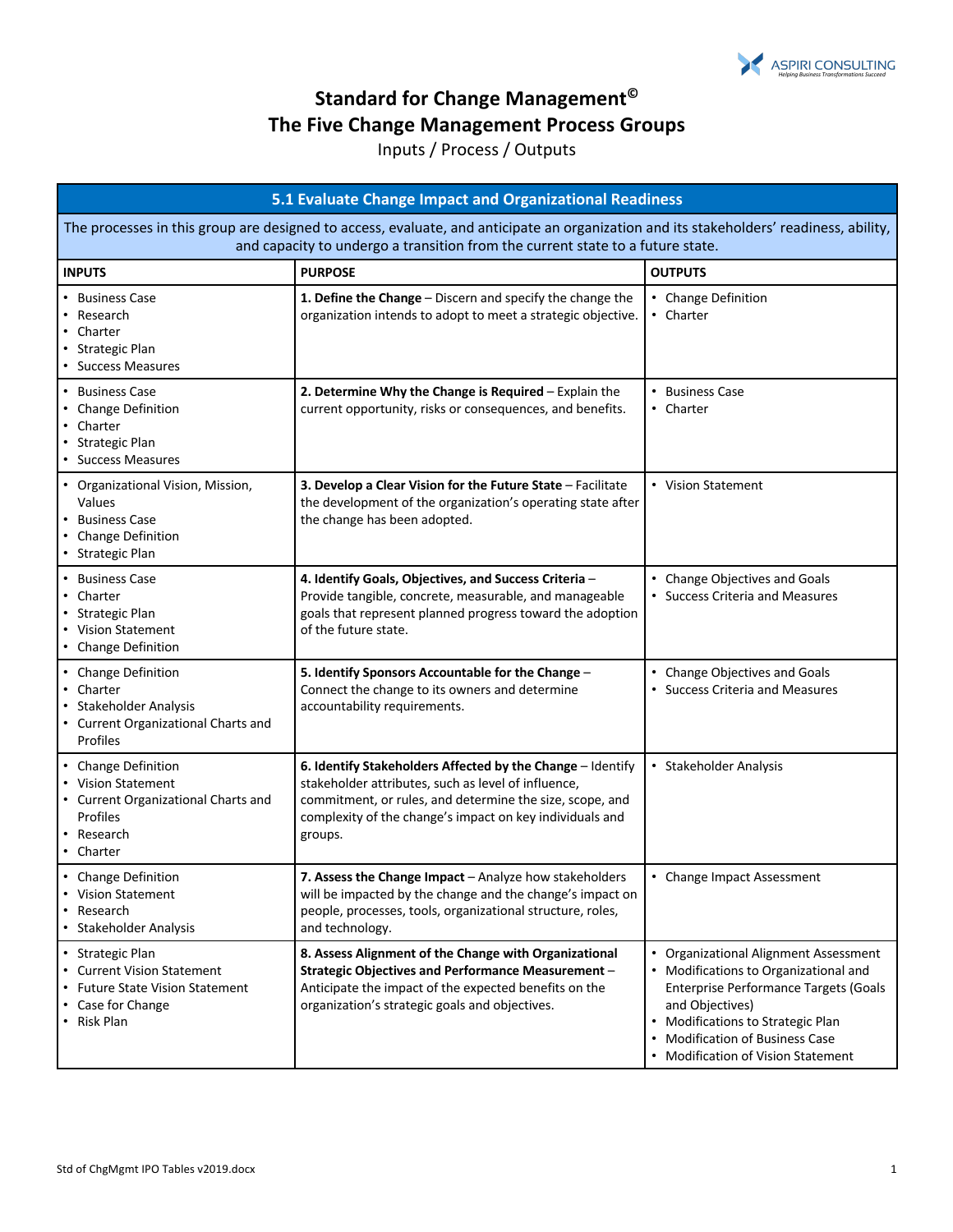

| <b>Business Case</b><br>$\bullet$<br><b>Vision Statement</b><br>• Strategic Plan                                                                                                                                                                                             | 9. Assess External Factors that May Affect Organizational<br>Change - Identify the customer, market, social, legal,<br>economic, political, technological, and other factors<br>outside the organization that may influence stakeholder<br>adoption of the future state. | • External Environment Impact<br>Assessment            |
|------------------------------------------------------------------------------------------------------------------------------------------------------------------------------------------------------------------------------------------------------------------------------|--------------------------------------------------------------------------------------------------------------------------------------------------------------------------------------------------------------------------------------------------------------------------|--------------------------------------------------------|
| • Core Values and Behaviors<br>• Current Communication Channels,<br>Tools, and Methods<br>• Opinion Surveys and Feedback<br>Assessments<br>• Vision Statement                                                                                                                | 10. Assess Organization Culture(s) Related to the Change<br>- Determine the cultural elements within the organization<br>that may help or hinder the change direction and<br>achievement of expected benefits.                                                           | • Culture Assessment                                   |
| • Competency Assessment<br><b>Culture Assessment</b><br>• Organization's Historical Experience<br>with Change<br>Stakeholder Assessment<br><b>External Environment Impact</b><br>Assessment<br>• Change Impact Assessment<br>• Inventory of Chang-Related<br>Resources       | 11. Assess Organizational Capacity for Change -<br>Determine the ability of the various stakeholders impacted<br>by the change to adopt the change and move toward the<br>future state.                                                                                  | • Organizational Change Capacity<br>Assessment         |
| • Change Objectives and Goals<br>• Culture Assessment<br>• Organizational Change Capacity<br>Assessment<br>• Organizational Alignment<br>Assessment<br>Sponsorship Alignment Assessment<br>• Vision Statement<br>• Risk Assessment                                           | 12. Assess Organizational Readiness for Change -<br>Determine the organization's preparedness for change<br>activities.                                                                                                                                                  | • Organizational Change Readiness<br>Assessment        |
| • Change Objectives and Goals<br>Culture Assessment<br>• Organizational Change Capacity<br>Assessment<br>• Sponsorship Alignment Assessment<br>Stakeholder Analysis<br>• Current Communication Channels,<br>Tools, & Methods<br>• Vision Statement<br><b>Risk Assessment</b> | 13. Assess Communication Needs, Communication<br>Channels, and Ability to Deliver Key Messages -<br>Determine the communication effort required to support<br>the transition to the future state.                                                                        | • Communication Needs Assessment                       |
| • Stakeholder Analysis<br>• Change Impact Assessment<br><b>Communication Needs Assessment</b><br><b>Culture Assessment</b><br>• Organizational Change Capacity<br>Assessment<br>• Organizational Alignment<br>Assessment                                                     | 14. Assess Learning Capabilities - Determine the scale,<br>magnitude, and complexity of the learning and<br>development needed to ensure that the future state is<br>successfully achieved.                                                                              | • Learning Needs Assessment                            |
| Stakeholder Analysis<br><b>Change Impact Assessment</b><br>• Culture Assessment<br>• Organizational Change Capacity<br>Assessment                                                                                                                                            | 15. Conduct Change Risk Assessment - Determine and<br>anticipate the identifiable risks to the proposed change.                                                                                                                                                          | • Change Risk Assessment<br>$\bullet$<br>Risk Register |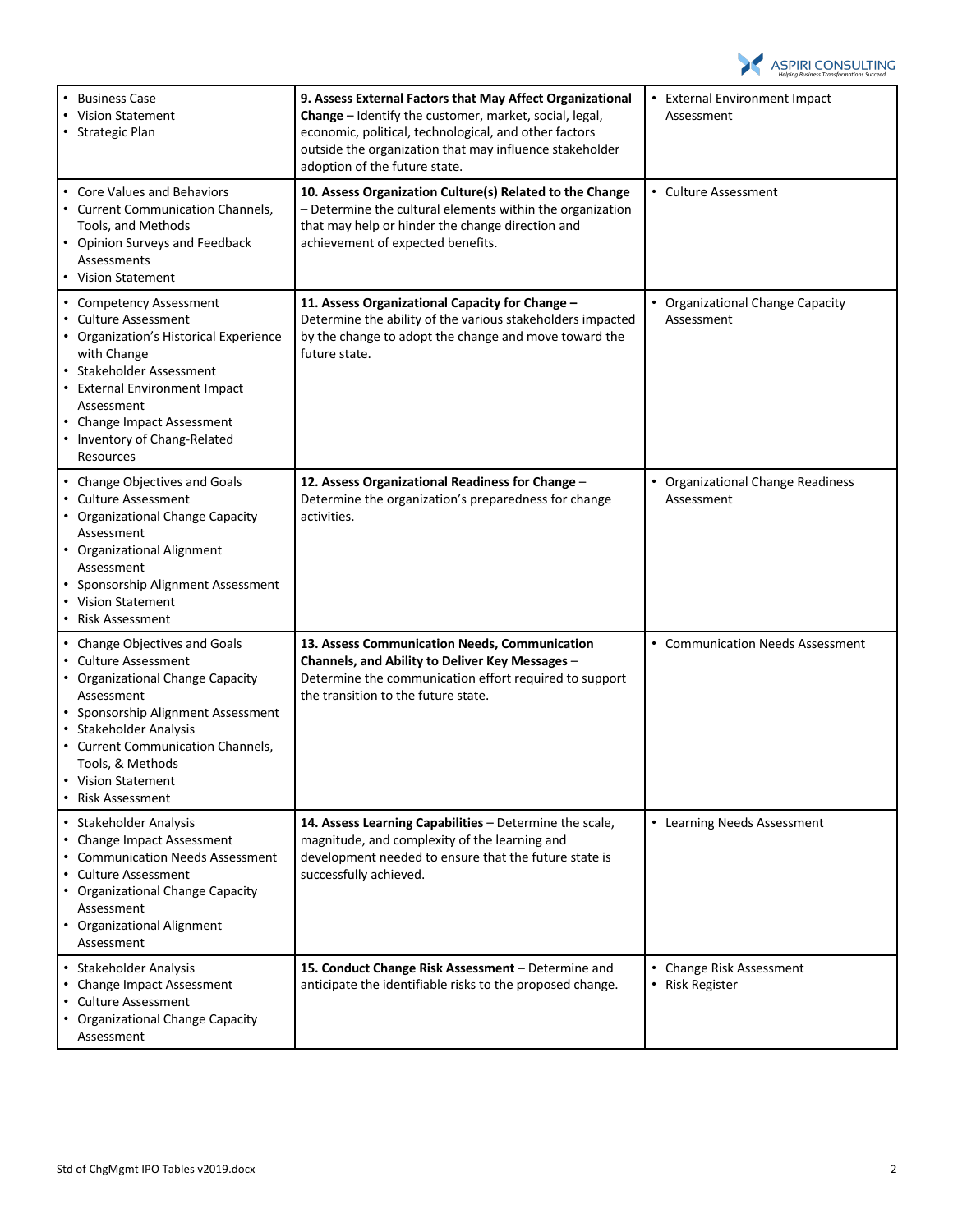

| 5.2 Formulate the Change Management Strategy                                                                                                                                                                                                                  |                                                                                                                                                                                                                                                             |                                                                                                          |  |
|---------------------------------------------------------------------------------------------------------------------------------------------------------------------------------------------------------------------------------------------------------------|-------------------------------------------------------------------------------------------------------------------------------------------------------------------------------------------------------------------------------------------------------------|----------------------------------------------------------------------------------------------------------|--|
| The processes in this group are designed to develop the high-level approach for change management                                                                                                                                                             |                                                                                                                                                                                                                                                             |                                                                                                          |  |
| <b>INPUTS</b>                                                                                                                                                                                                                                                 | <b>PURPOSE</b>                                                                                                                                                                                                                                              | <b>OUTPUTS</b>                                                                                           |  |
| • Change Definition<br>• Change Impact Assessment<br>• Current Communication Channels,<br>Tools, & Methods<br>• Organizational Change Readiness<br>Assessment<br>• Project Charter & Project<br>Documentation<br>• Stakeholder Analysis<br>• Vision Statement | 1. Develop the Communication Strategy - Create a<br>strategy that, when executed, ensures that the<br>organization and its customers are aware of and<br>understand the organizational rationale for change.                                                | • Communication Strategy                                                                                 |  |
| • Change Risks<br>• Organizational Change Readiness<br>Assessment<br>• Sponsorship Alignment Assessment<br>• Stakeholder Analysis                                                                                                                             | 2. Develop the Sponsorship Strategy - Create a high-level<br>approach for preparing and leveraging the sponsors to<br>promote, gain support for, and drive adoption of a change.                                                                            | • Sponsorship Strategy                                                                                   |  |
| • Current State Analysis<br>• Change Impact Assessment<br>• Current Communication Channels,<br>Tools, & Methods<br>• Communication Strategy<br>Sponsorship Strategy<br>• Stakeholder Analysis                                                                 | 3. Develop the Stakeholder Engagement Strategy -<br>Identify an approach to ensure that individuals or groups<br>impacted by a change and those who can positively affect<br>the overall success of the change are engaged in the<br>change effort.         | • Stakeholder Engagement Strategy                                                                        |  |
| • Stakeholder Engagement Strategy<br>• Change Impact Assessment                                                                                                                                                                                               | 4. Develop the Change Impact and Readiness Strategy -<br>Define the approach, scope, roles, and responsibilities in<br>undertaking detailed impact analysis and readiness<br>planning for implementing the change.                                          | • Change Impact and Readiness Strategy                                                                   |  |
| • Learning Needs Assessment<br>• Stakeholder Analysis                                                                                                                                                                                                         | 5. Develop the Learning and Development Strategy -<br>Define the knowledge, skills, and competencies required<br>for stakeholders to adopt the change, which informs<br>creation and delivery of learning and development<br>programs and training courses. | • Learning and Development Strategy                                                                      |  |
| • Strategic Plan<br>• Case for Change<br>• Change Objectives and Goals<br>• Project Charter<br>• Success Criteria                                                                                                                                             | 6. Develop the Measurement and Benefit Realization<br>Strategy - Define success criteria and measures to monitor<br>whether the change is achieving its expected benefits and<br>to adapt the change effort as needed.                                      | • Measurement and Benefit Realization<br>Strategy<br>• Revised Performance and Rewards<br><b>Targets</b> |  |
| • Business Case<br>• Change Objectives and Goals<br>• Change Risk Assessment<br>• Project Charter and Documentation<br>• Strategic Plan<br><b>Success Criteria and Measures</b>                                                                               | 7. Develop the Sustainability Strategy - Describe how the<br>change will become part of the organization's normal<br>functioning.                                                                                                                           | • Sustainability Strategy                                                                                |  |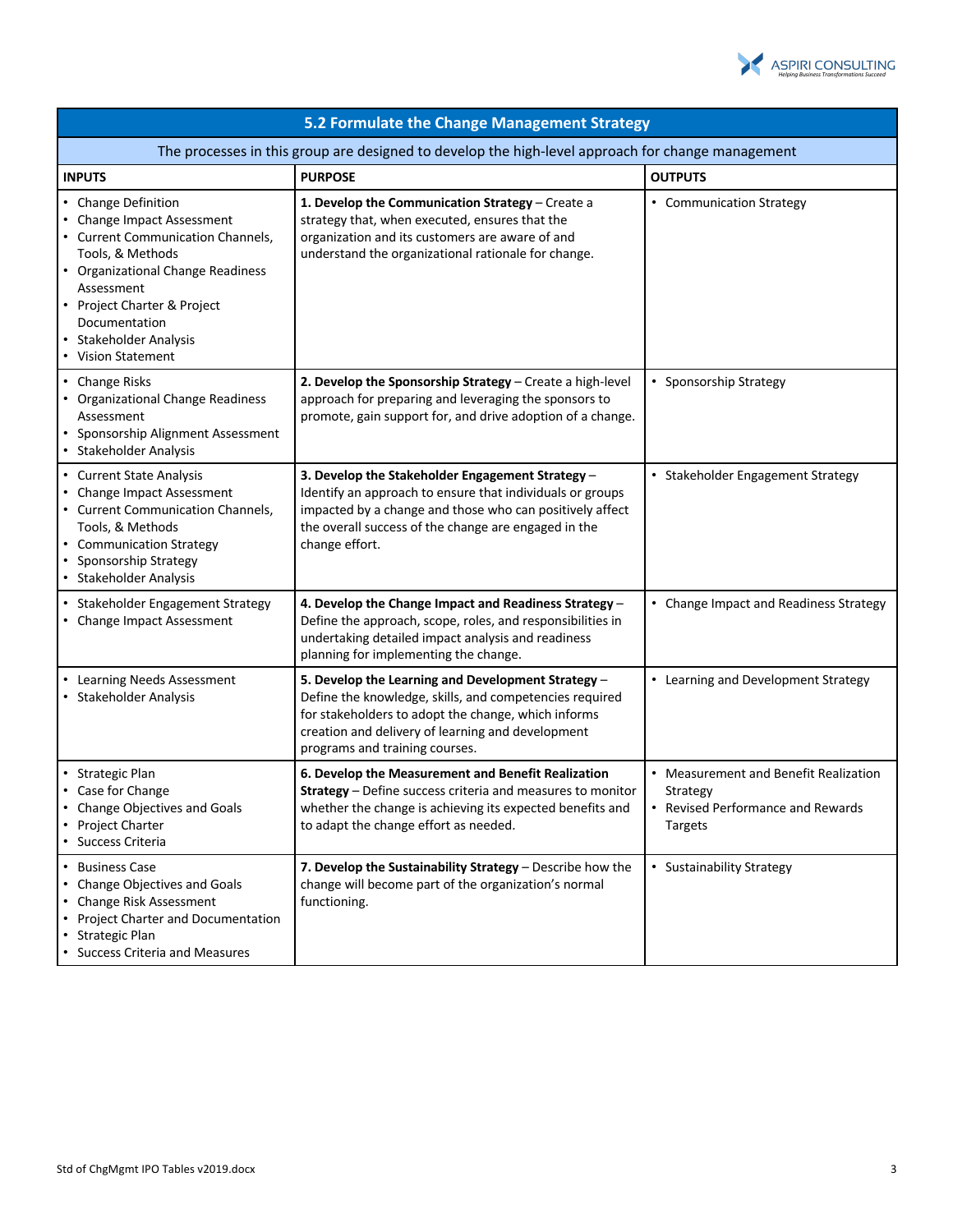

| 5.3 Develop the Change Management Plan                                                                                                                                                                                                                                                                                       |                                                                                                                                                                                                                                                                                                                |                                                                |
|------------------------------------------------------------------------------------------------------------------------------------------------------------------------------------------------------------------------------------------------------------------------------------------------------------------------------|----------------------------------------------------------------------------------------------------------------------------------------------------------------------------------------------------------------------------------------------------------------------------------------------------------------|----------------------------------------------------------------|
| The processes in this group employ specific change management methodologies and tools to develop detailed plans for<br>implementing the change management strategy.                                                                                                                                                          |                                                                                                                                                                                                                                                                                                                |                                                                |
| <b>INPUTS</b>                                                                                                                                                                                                                                                                                                                | <b>PURPOSE</b>                                                                                                                                                                                                                                                                                                 | <b>OUTPUTS</b>                                                 |
| Uniquely specified for each Plan                                                                                                                                                                                                                                                                                             | 1. Develop a Comprehensive Change Management Plan                                                                                                                                                                                                                                                              | Uniquely specified for each Plan                               |
| • Change Management Resources,<br>Roles, & Responsibilities Strategy<br>• Communication Strategy<br>Learning & Development Strategy<br>Change Resources Inventory<br><b>Procurement Guidelines and Policies</b>                                                                                                              | 1.1. Resource Plan - Defines the human, physical, and<br>financial resources needed to support the change effort.                                                                                                                                                                                              | • Resource Plan                                                |
| Sponsorship Strategy<br>Sponsorship Alignment Assessment<br>Stakeholder Analysis<br><b>Sponsor Assessment</b>                                                                                                                                                                                                                | 1.2. Sponsorship Plan - Defines how to identify, develop,<br>and strengthen the competencies required to lead/sponsor<br>a change initiative.                                                                                                                                                                  | • Sponsorship Plan                                             |
| • Stakeholder Analysis<br>Stakeholder Engagement Strategy<br>• Communication Strategy<br>Sponsorship Strategy<br>• Change Risks                                                                                                                                                                                              | 1.3. Stakeholder Engagement Plan - Outlines the activities<br>and metrics that will be established to ensure stakeholders<br>can make the changes required or complete the steps that<br>will help make change successful.                                                                                     | • Stakeholder Engagement Plan                                  |
| <b>Communication Strategy</b><br>• Curent Communication Channels,<br>Tools, and Methods<br>Key Messages<br>• Learning and Development Strategy<br>Project Charter and Documentation<br>Project Schedule and Plan<br>Sponsorship Strategy<br>Stakeholder Analysis<br>Stakeholder Engagement Strategy<br>• Transition Strategy | 1.4. Communication Plan - Defines internal and external<br>audiences, information, and feedback requirements of<br>those leading and affected by the change, as well as<br>specific communication activities and events.                                                                                       | • Communication Plan                                           |
| Not specified in the Standard                                                                                                                                                                                                                                                                                                | Impact Assessment & Readiness Plan - Identifies the<br>actions, roles, and responsibilities for detailed impact<br>analysis following the high-level impact analysis<br>undertaken in the first assessment phase 5.1 and the<br>organization/customer readiness criteria and readiness<br>management approach. | Not specified in the Standard                                  |
| • Learning and Development Strategy<br>• Stakeholder Analysis<br>• Learning Needs Assessment                                                                                                                                                                                                                                 | 1.5. Learning & Development Plan - Identifies knowledge<br>gaps and training needs of those affected by the change<br>and then provides a course of action to develop end users<br>so they will be prepared with new knowledge and skills to<br>adopt the change successfully.                                 | • Learning and Development Plan                                |
| • Measurement and Benefit<br><b>Realization Strategy</b><br>• Change Definition<br>Change Objectives and Goals<br>• Vision Statement                                                                                                                                                                                         | 1.6. Measurement & Benefit Realization Plan - Defines<br>processes and actions to monitor and track progress of the<br>project's key performance indicators and expected benefits<br>as stated in the Project Charter and Strategy Plan.                                                                       | • Measurement and Benefit Realization<br>Plan                  |
| • Status Report/ Benefits Gap Analysis<br>• Resource Plan                                                                                                                                                                                                                                                                    | 1.7. Sustainability Plan - Defines the mechanisms that will<br>be used to anchor and embed the change once it is<br>implemented and determined to be effective.                                                                                                                                                | • Sustainability Plan                                          |
| Change Management Plan<br>• Project Charter and Project<br>Documentation<br>Project Schedule and Plan                                                                                                                                                                                                                        | 2. Integrate Change Management and Project<br>Management Plans - Ensures stakeholders in the<br>organization align efforts to facilitate adoption of the<br>change.                                                                                                                                            | • Change Management Plan (updated)<br>• Project Plan (Updated) |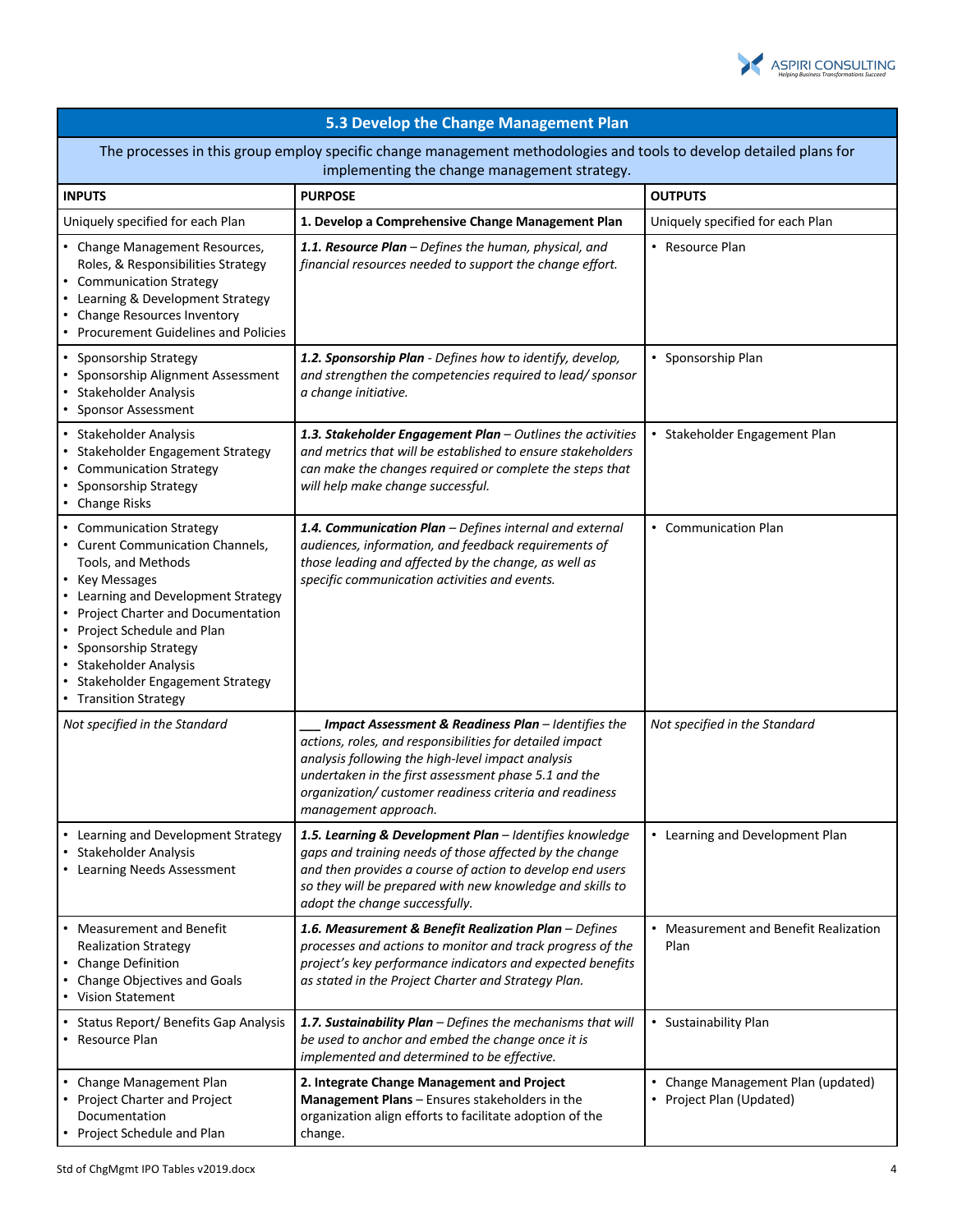

| Change Management Plan<br>Project Plan                                                                                                                                       | 3. Review and Approve the Change Management Plan in<br>Collaboration with Project Leadership - Ensures that<br>project leadership is aware of and aligned with milestones<br>in the Change Management Plan. | Change Management Plan (approved)                                                                                                                                              |
|------------------------------------------------------------------------------------------------------------------------------------------------------------------------------|-------------------------------------------------------------------------------------------------------------------------------------------------------------------------------------------------------------|--------------------------------------------------------------------------------------------------------------------------------------------------------------------------------|
| <b>Communication Plan</b><br>Learning and Development Plan<br>Measurement and Benefit<br><b>Realization Plan</b><br>Project Schedule and Plan<br>Stakeholder Engagement Plan | 4. Develop Feedback Mechanisms to Monitor<br>Performance to Plan - Enables adjustments of the change<br>plan in response to performance.                                                                    | Communication Plan (updated)<br>Leaning and Development Plan<br>(updated)<br>Measurement and Benefit Realization<br>Plan (updated)<br>Stakeholder Engagement Plan<br>(updated) |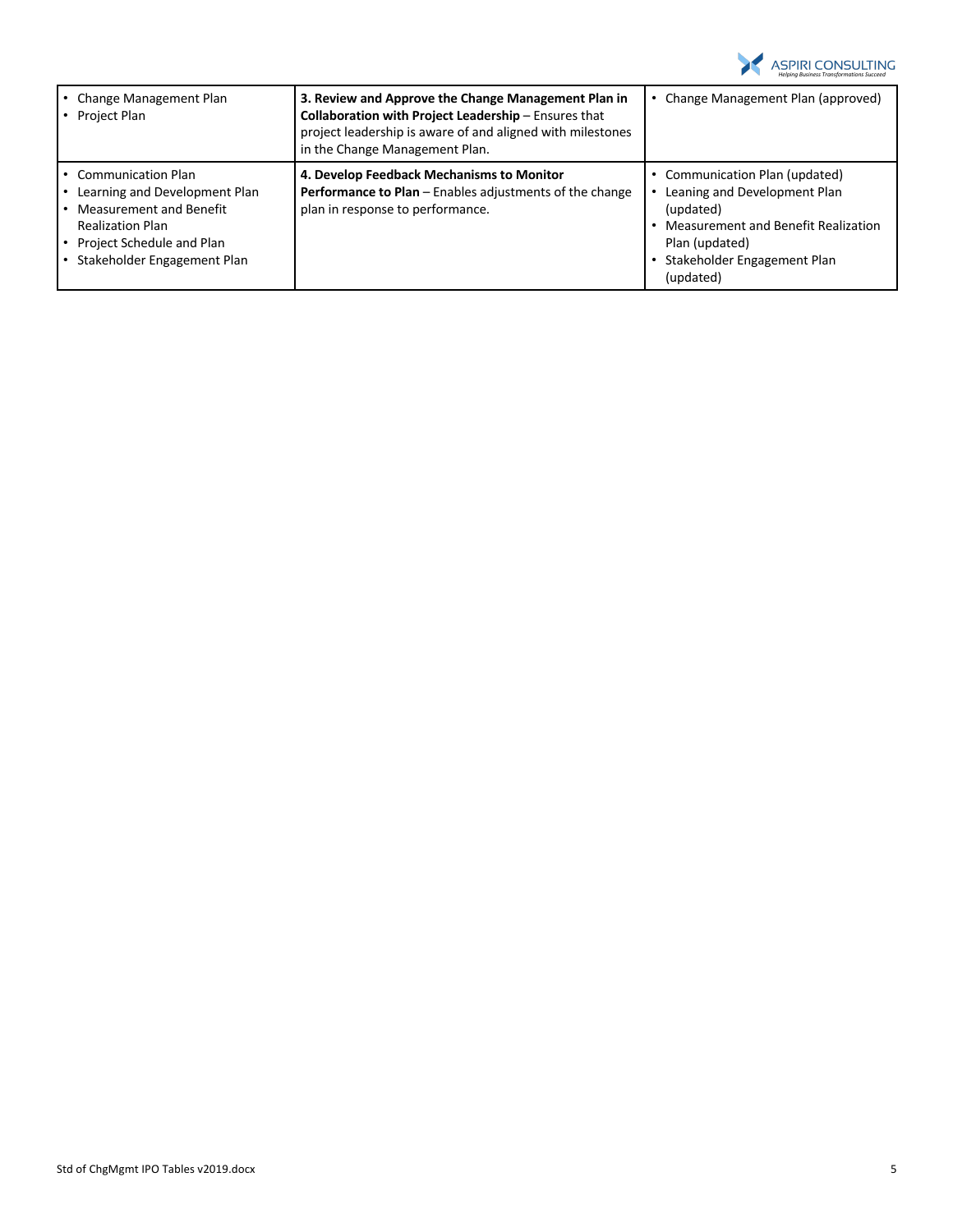

| 5.4 Execute the Change Management Plan<br>The processes in this group focus on the implementation of work/ actions in the detailed change management plan.         |                                                                                                                                                                                                                                                                                         |                                                                                                                                                                                                                                     |
|--------------------------------------------------------------------------------------------------------------------------------------------------------------------|-----------------------------------------------------------------------------------------------------------------------------------------------------------------------------------------------------------------------------------------------------------------------------------------|-------------------------------------------------------------------------------------------------------------------------------------------------------------------------------------------------------------------------------------|
|                                                                                                                                                                    |                                                                                                                                                                                                                                                                                         |                                                                                                                                                                                                                                     |
| Uniquely specified for each Plan                                                                                                                                   | 1. Execute, Manage, and Monitor Implementation of the<br>Change Management Plan - Carries out the intended<br>purpose of the Change Management Plan by combining all<br>resources, strategies, timelines, communications, and<br>learnings identified through assessments and analysis. | Uniquely specified for each Plan                                                                                                                                                                                                    |
| Change Management Plan<br>Project Schedule and Plan<br>• Resource Plan                                                                                             | 1.1. Resource Plan - Execute the coordination of finances,<br>people, information, and physical resources.                                                                                                                                                                              | • Change Management Plan<br>• Financial Resources Update/ Impact<br>Reports<br>• Human Resources Update/ Impact<br>Reports<br>• Information Resources Update/ Impact<br>Reports<br>• Physical Resources Update/ Impact<br>• Reports |
| Project Plan<br><b>Communication Plan</b><br>Stakeholder Engagement Plan                                                                                           | 1.2. Communication Plan - Execute with the delivery of<br>messaging and activate feedback channels and<br>mechanisms.                                                                                                                                                                   | • Communication Delivery                                                                                                                                                                                                            |
| Sponsorship Plan<br><b>Communication Plan</b><br>Stakeholder Engagement Plan                                                                                       | 1.3. Sponsorship Plan - Execute by preparing sponsors and<br>sustaining sponsor engagement.                                                                                                                                                                                             | • Sponsor Activities<br>• Sponsor Competency Building Activities                                                                                                                                                                    |
| Stakeholder Engagement Plan<br>Sponsorship Plan<br>• Communication Plan                                                                                            | 1.4. Stakeholder Engagement Plan - Execute tasks to<br>ensure that all stakeholders understand and adopt the<br>change. Enables stakeholders to adopt the change swiftly<br>and with lowered resistance.                                                                                | • Stakeholder Engagement Activities<br><b>Sponsor Engagement Activities</b><br>• Resistance Management Activities                                                                                                                   |
| • Learning & Development Plan<br>• Change Resources, Roles, and<br>Responsibilities Plan<br>• Supporting Learning and<br>Development<br>Materials (e.g., job aids) | 1.5. Learning & Development Plan - Execute by developing<br>the learning materials, manage activity logistics, and<br>deliver. Evaluate success by comparing to the learning<br>objectives.                                                                                             | • Learning and Performance Evaluation<br>Reports                                                                                                                                                                                    |
| Change Management Plan<br><b>Measurement and Benefit</b><br><b>Realization Plan</b>                                                                                | 1.6. Measurement & Benefits Realization Plan - Execute<br>by measuring benefits, monitor progress, communicate<br>with stakeholders, gather feedback, and realize the<br>benefits.                                                                                                      | • Measurement and Benefit Realization<br>Reports<br>• Benefits Realization Activities                                                                                                                                               |
| Sustainability Plan<br>• Measurement Baselines                                                                                                                     | 1.7. Sustainability Plan - Execute with communication,<br>metrics tracking, performance management, rewards &<br>recognition, sustaining ownership, and continuous<br>improvement mechanisms.                                                                                           | • Communication Events<br>• Benefits Reviews<br>• Business Performance Reports<br>• Evaluations and Reviews                                                                                                                         |
| Change Management Plan<br>• Project Schedule and Plan                                                                                                              | 2. Modify the Change Management Plan as Required -<br>Ensures that outcomes remain correctly aligned with the<br>organization's needs.                                                                                                                                                  | • Change Management Plan (updated)                                                                                                                                                                                                  |